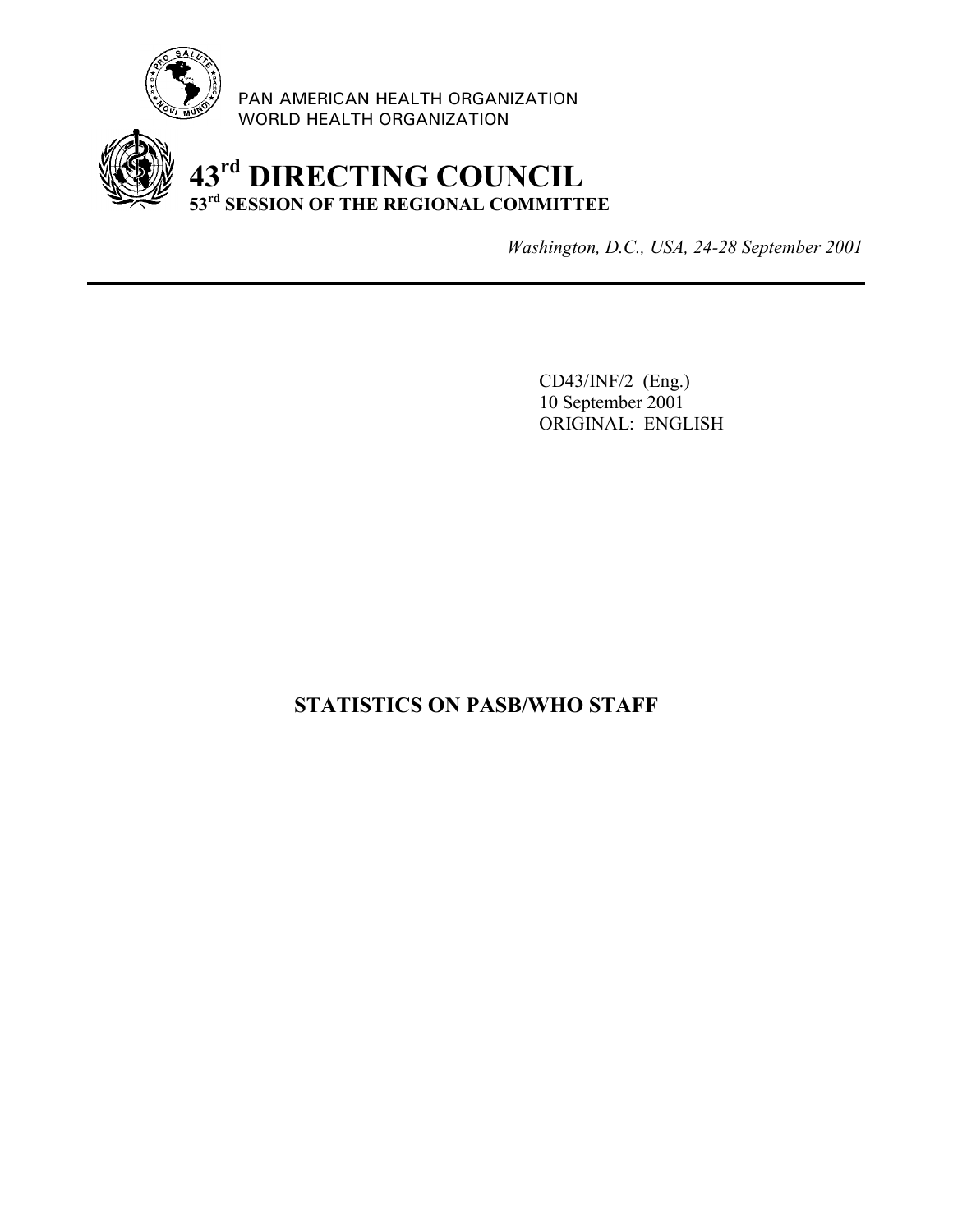# **PERSONNEL INFORMATION AS OF 31 MAY 2001**

The Director is pleased to provide to the 43rd Session of the Directing Council this report on the personnel of PASB and WHO regional staff as of 31 May 2001.

**Annex I** details the overall composition of PASB staff in the professional, general service and national officer categories by duty station. All staff in PAHO and WHO funded posts have been included.

**Annex II** shows the distribution of professional staff (PAHO and WHO funded) by grade and gender.

**Annex III** shows the distribution of professional, national officer, general service staff and short-term staff (PAHO and WHO funded), by gender.

**Annex IV** shows personnel hired under local conditions of employment by duty station and gender.

**Annex V** depicts the composition of PASB and WHO staff in the professional and general service categories by grade level and age.

**Annex VI** shows the distribution of staff in the professional category (PAHO and WHO funded), by discipline or focus of activity, including short-term professionals and consultants.

**Annex VII** analyzes the number and kinds of contracts held by PASB and WHO professional staff, and provides data on the actual length of service of staff members with various types of appointments, from 1997 through 2001.

**Annex VIII** shows professional staff (PAHO and WHO funded) by grade and years of service.

**Annex IX** shows the distribution of professional and general service staff (PAHO and WHO funded) by average length of service.

Annexes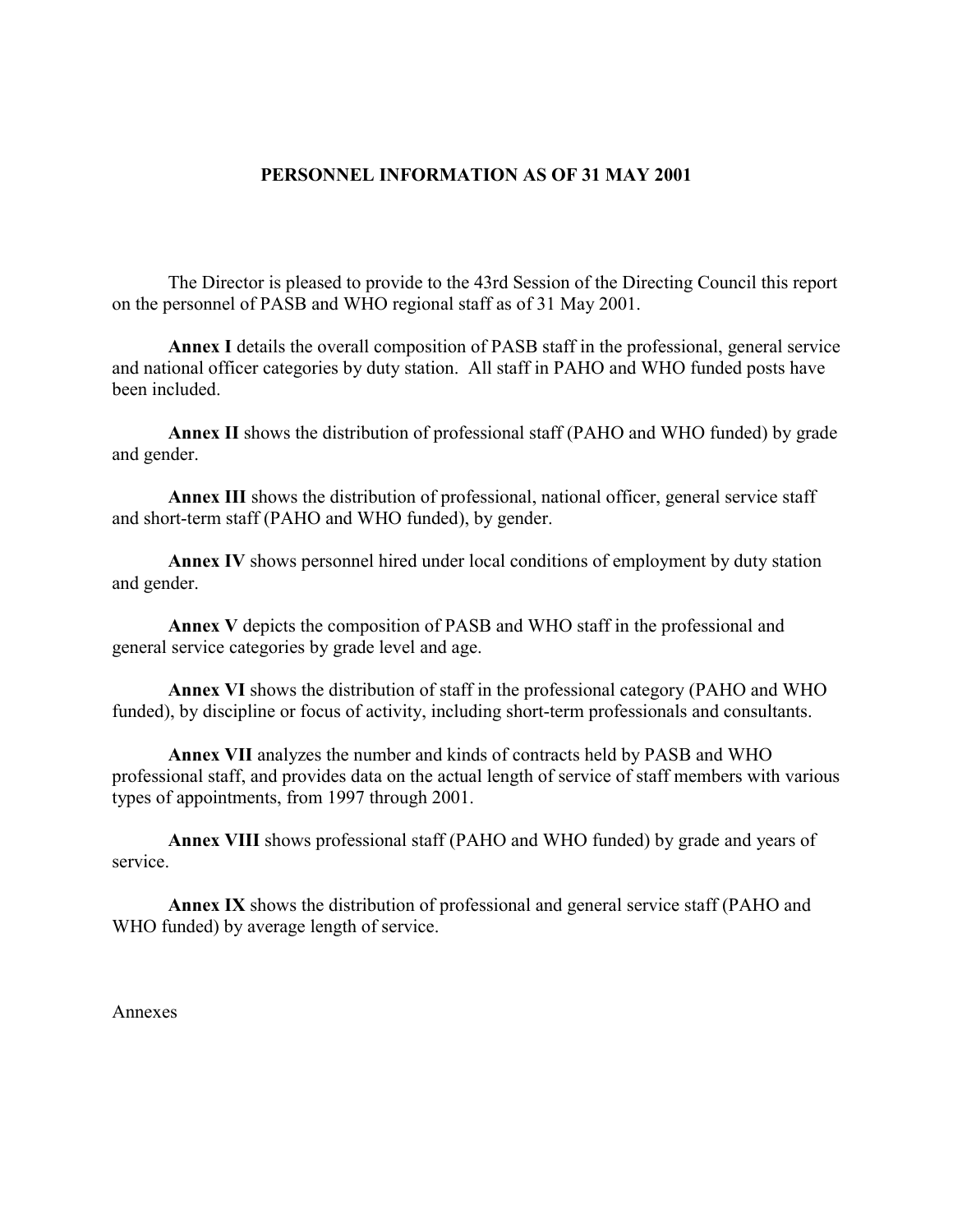# **STAFF BY DUTY STATIONPROFESSIONAL, GENERAL SERVICE, AND NATIONAL OFFICER**

|                     | PAHO/WHO       | PAHO/WHO               |                  |
|---------------------|----------------|------------------------|------------------|
| <b>DUTY STATION</b> | PROFESSIONAL   | <b>GENERAL SERVICE</b> | NATIONAL OFFICER |
| <b>ARGENTINA</b>    | 8              |                        |                  |
| <b>BAHAMAS</b>      |                |                        |                  |
| <b>BARBADOS</b>     | 15             |                        |                  |
| <b>BELIZE</b>       |                |                        |                  |
| <b>BOLIVIA</b>      |                |                        |                  |
| <b>BRAZIL</b>       | 29             | 44                     |                  |
| <b>CHILE</b>        |                |                        |                  |
| <b>COLOMBIA</b>     |                |                        |                  |
| <b>COSTA RICA</b>   | 12             |                        |                  |
| <b>CUBA</b>         |                |                        |                  |
| DOMINICAN REPUBLIC  |                |                        |                  |
| <b>ECUADOR</b>      |                |                        |                  |
| <b>EL PASO</b>      |                |                        |                  |
| <b>EL SALVADOR</b>  |                |                        |                  |
| <b>GUATEMALA</b>    |                |                        |                  |
| <b>GUYANA</b>       |                |                        |                  |
| <b>HAITI</b>        |                |                        |                  |
| <b>HONDURAS</b>     |                |                        |                  |
| <b>JAMAICA</b>      |                | 16                     |                  |
| <b>MEXICO</b>       |                | 15                     |                  |
| <b>NICARAGUA</b>    |                |                        |                  |
| <b>PANAMA</b>       |                |                        |                  |
| <b>PARAGUAY</b>     |                |                        |                  |
| <b>PERU</b>         | 16             | 34                     |                  |
| <b>SURINAME</b>     | $\overline{2}$ |                        |                  |
| TRINIDAD AND TOBAGO | 10             |                        |                  |
| <b>URUGUAY</b>      |                |                        |                  |
| VENEZUELA           | 9              |                        |                  |
| WASHINGTON D.C.     | 235            | 247                    |                  |
| <b>TOTAL</b>        | 439            | 447                    | 15               |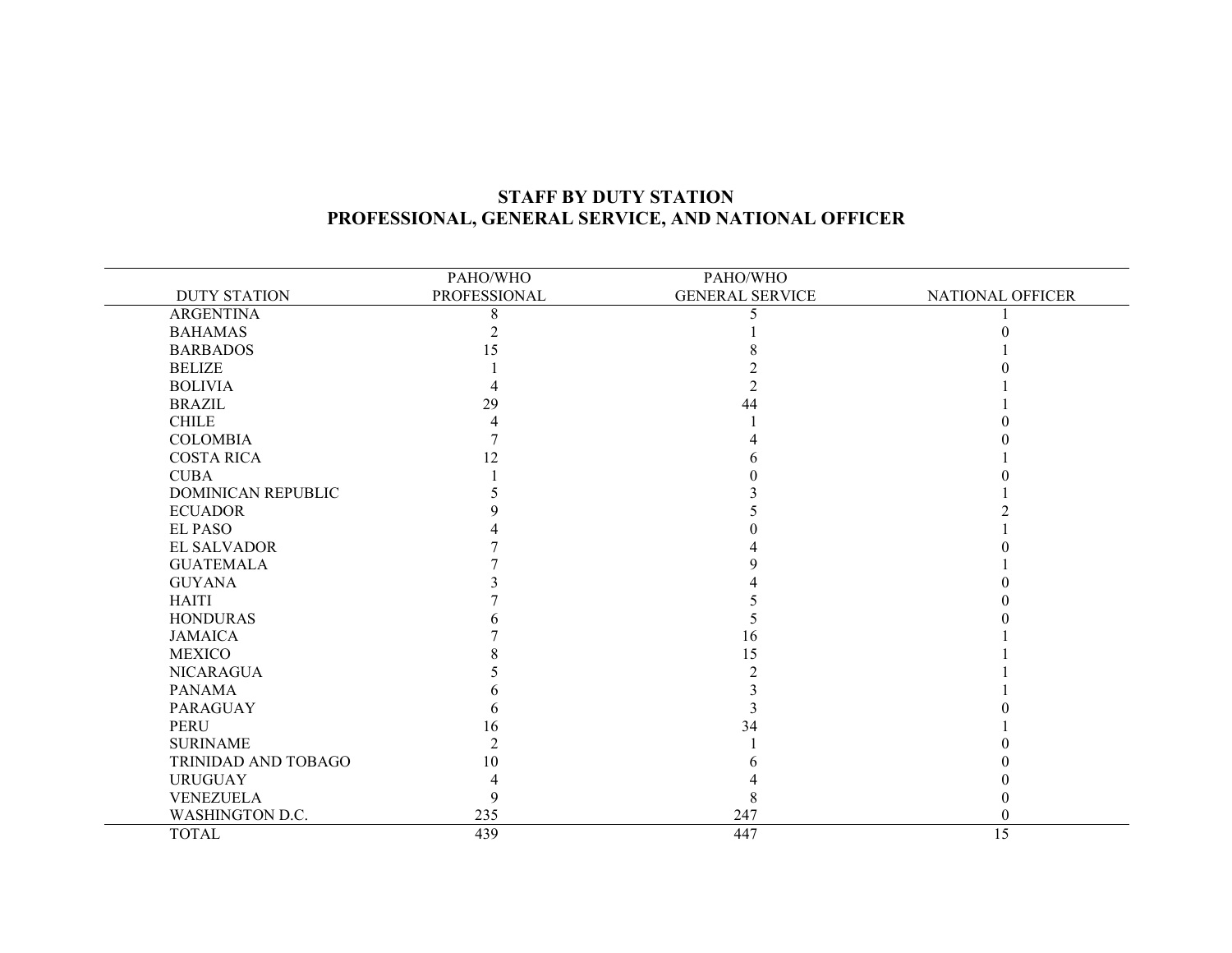### **PASB/WHO STAFF DISTRIBUTION BY GRADE AND GENDER**

### A. HQS PROFESSIONAL STAFF

|                 |          | MALE          |          | <b>FEMALE</b> |  |
|-----------------|----------|---------------|----------|---------------|--|
|                 | PAHO/WHO | $\frac{0}{0}$ | PAHO/WHO | $\%$          |  |
| <b>UNGRADED</b> |          | 66.66         |          | 33.34         |  |
| $D-2$           | ◠        | 100.00        |          | 00.00         |  |
| $D-1/P-6$       | 16       | 72.72         | b        | 27.28         |  |
| $P-5$           | 20       | 51.28         | 19       | 48.72         |  |
| $P-4$           | 53       | 60.91         | 34       | 39.09         |  |
| $P-3$           | 23       | 45.09         | 28       | 54.91         |  |
| $P-2$           | 12       | 34.28         | 20       | 65.72         |  |
| $P-1$           |          | 33.33         |          | 66.67         |  |
| <b>TOTAL</b>    | 129      | 53.97         | 110      | 46.03         |  |

#### B. FIELD PROFESSIONAL STAFF

|              | MALE     |               | <b>FEMALE</b> |       |
|--------------|----------|---------------|---------------|-------|
|              | PAHO/WHO | $\frac{0}{0}$ | PAHO/WHO      | $\%$  |
| UNGRADED     |          | 00.00         |               | 00.00 |
| $D-2$        |          | 00.00         |               | 00.00 |
| $D-1/P-6$    |          | 72.72         |               | 27.27 |
| $P-5$        | 28       | 77.77         |               | 22.23 |
| $P-4$        | 83       | 62.87         | 49            | 37.13 |
| $P-3$        |          | 83.33         |               | 16.67 |
| $P-2$        | O        | 50.00         | h             | 50.00 |
| $P-1$        |          | 33.33         |               | 66.67 |
| <b>TOTAL</b> | 1311     | 65.50         | 69            | 34.50 |

#### C. PROFESSIONAL STAFF

|                 | MALE     |        | <b>FEMALE</b> |       |
|-----------------|----------|--------|---------------|-------|
|                 | PAHO/WHO | $\%$   | PAHO/WHO      | $\%$  |
| <b>UNGRADED</b> |          | 66.67  |               | 33.33 |
| $D-2$           |          | 100.00 | 0             | 00.00 |
| $D-1/P-6$       | 24       | 72.72  | Q             | 27.28 |
| $P-5$           | 48       | 64.00  | 27            | 36.00 |
| $P-4$           | 136      | 62.10  | 83            | 37.90 |
| $P-3$           | 28       | 49.12  | 29            | 50.88 |
| $P-2$           | 18       | 38.30  | 26            | 61.70 |
| $P-1$           |          | 33.33  |               | 66.67 |
| <b>TOTAL</b>    | 260      | 59.22  | 179           | 40.78 |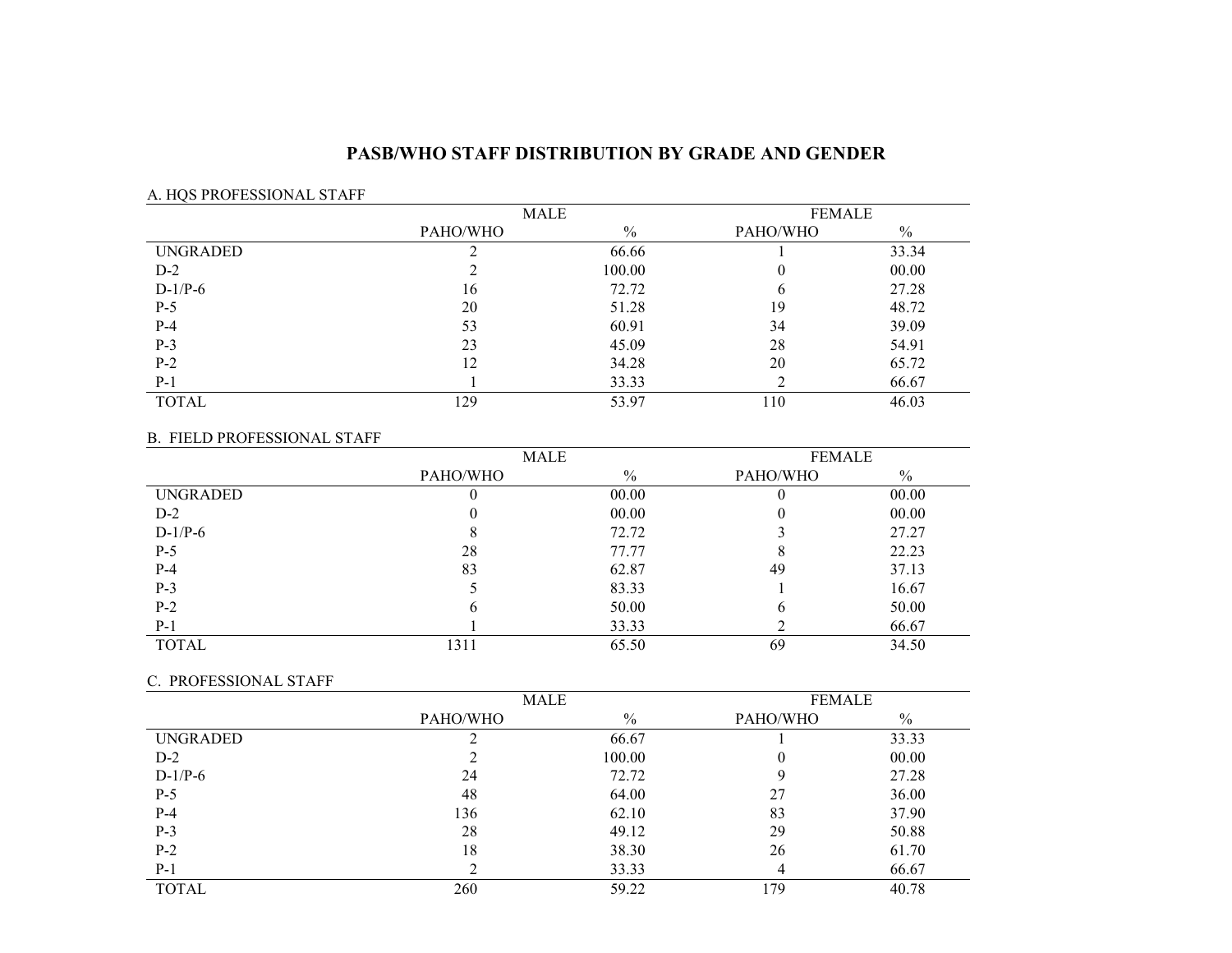### **PASB/WHO STAFF DISTRIBUTION BY GENDER**

### A. PROFESSIONAL STAFF

|                     | MALE         |                | <b>FEMALE</b> |               |  |
|---------------------|--------------|----------------|---------------|---------------|--|
|                     | PAHO/WHO     | $\%$           | PAHO/WHO      | $\frac{0}{0}$ |  |
| <b>HEADQUARTERS</b> | 129          | 53.97          | 110           | 46.03         |  |
| FIELD               | 1.21<br>13 I | 65.50          | 69            | 34.50         |  |
| <b>TOTAL</b>        | 260          | 59.22<br>ے ۔ ر | 79            | 40.78         |  |

### B. NATIONAL OFFICER

|                     | MALE     |               | <b>FEMALE</b> |               |  |
|---------------------|----------|---------------|---------------|---------------|--|
|                     | PAHO/WHO | $\frac{0}{0}$ | PAHO/WHO      | $\frac{0}{0}$ |  |
| <b>HEADQUARTERS</b> |          | 00.00         |               | 00.00         |  |
| <b>FIELD</b>        |          | 33.33         | 10            | 66.67         |  |
| <b>TOTAL</b>        |          | 33.33         | 10            | 66.67         |  |

#### C. GENERAL SERVICE

| C. OLIVERAL SERVICE |             |               |               |               |
|---------------------|-------------|---------------|---------------|---------------|
|                     | <b>MALE</b> |               | <b>FEMALE</b> |               |
|                     | PAHO/WHO    | $\frac{0}{0}$ | PAHO/WHO      | $\frac{0}{0}$ |
| <b>HEADQUARTERS</b> | 48          | 19.43         | 199           | 80.57         |
| <b>FIELD</b>        | 4:          | 22.50         | 155           | 77.50         |
| <b>TOTAL</b>        | 93          | 20.80         | 354           | 79.20         |

#### D. SHORT-TERM STAFF

|                     | <b>MALE</b> |       | <b>FEMALE</b> |               |  |
|---------------------|-------------|-------|---------------|---------------|--|
|                     | PAHO/WHO    | $\%$  | PAHO/WHO      | $\frac{0}{0}$ |  |
| <b>HEADQUARTERS</b> |             | 40.90 | ۷b            | 59.10         |  |
| FIELD               |             | 42.86 |               | 57.14         |  |
| <b>TOTAL</b>        | 24          | 41.38 | 34            | 58.62         |  |

#### E. GRAND TOTAL

| E. UNAND I UTAL     |             |               |               |               |  |
|---------------------|-------------|---------------|---------------|---------------|--|
|                     | <b>MALE</b> |               | <b>FEMALE</b> |               |  |
|                     | PAHO/WHO    | $\frac{0}{0}$ | PAHO/WHO      | $\frac{0}{0}$ |  |
| <b>HEADQUARTERS</b> | 195         | 36.79         | 335           | 63.21         |  |
| <b>FIELD</b>        | 187         | 43.58         | 242           | 56.42         |  |
| <b>TOTAL</b>        | 382         | 39.83         |               | 60.17         |  |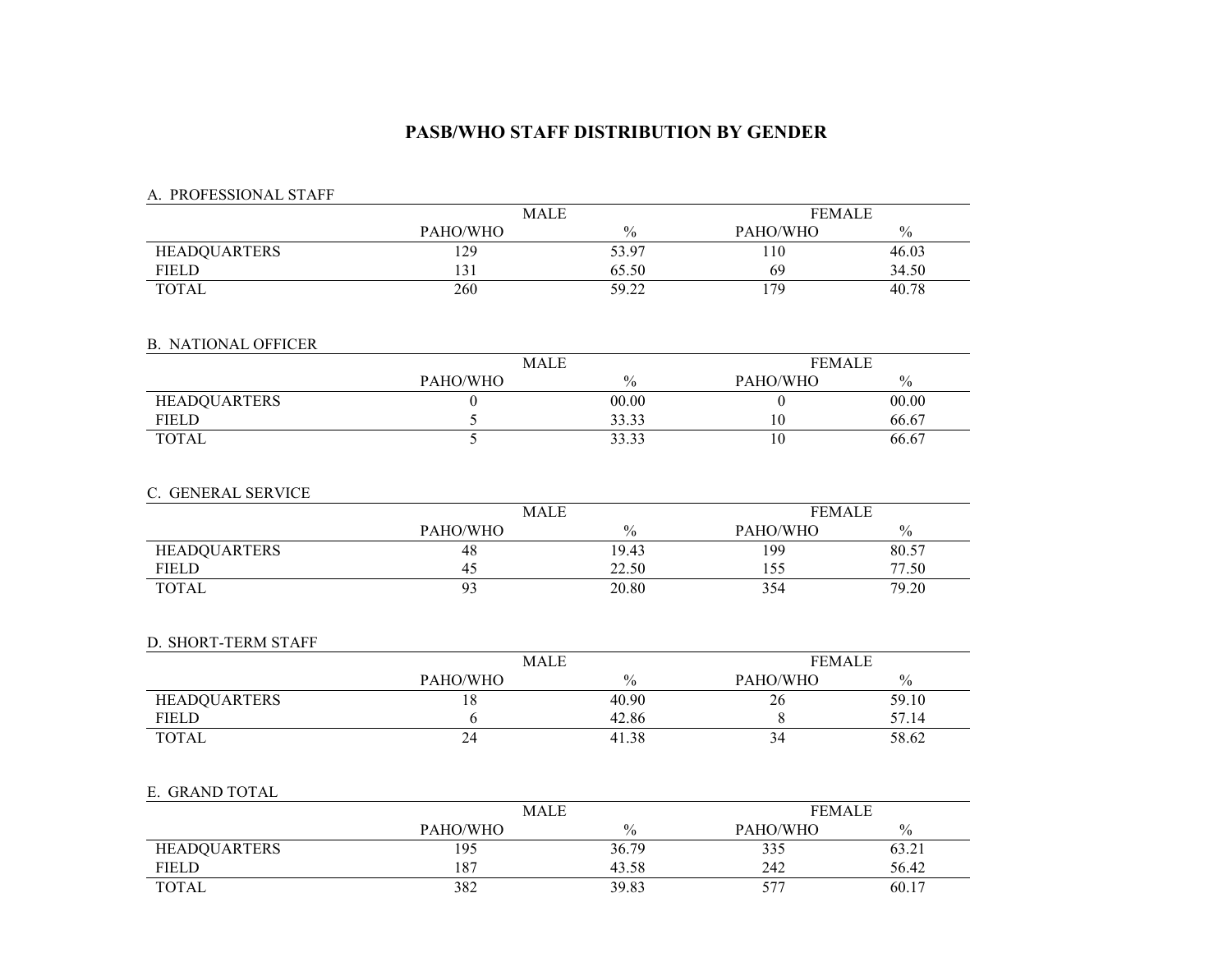### **PERSONNEL HIRED UNDER LOCAL CONDITIONS OF EMPLOYMENT**

# **BY DUTY STATION AND GENDER**

| <b>DUTY STATION</b>     | <b>MALE</b> | $\frac{0}{0}$ | <b>FEMALE</b> | $\frac{0}{0}$ |
|-------------------------|-------------|---------------|---------------|---------------|
|                         |             |               |               |               |
| INPPAZ, ARGENTINA       | 6           | 50.00         | 6             | 50.00         |
| <b>PWR-ARGENTINA</b>    |             | 00.00         |               | 100.00        |
| <b>PWR-BRAZIL</b>       |             | 31.25         | 11            | 68.75         |
| PANAFTOSA, BRAZIL       | 32          | 65.30         | 17            | 34.70         |
| <b>BIOETHICS, CHILE</b> |             | 33.33         |               | 66.67         |
| <b>PWR-CHILE</b>        |             | 37.50         |               | 62.50         |
| CFNI, JAMAICA           |             | 50.00         |               | 50.00         |
| <b>CEPIS, PERU</b>      | 14          | 73.68         |               | 26.32         |
| <b>PWR-PERU</b>         | 9           | 60.00         | 6             | 40.00         |
| <b>CLAP, URUGUAY</b>    | 6           | 37.50         | 10            | 62.50         |
| CPC, BARBADOS           |             | 7.15          | 13            | 92.85         |
|                         |             |               |               |               |
| <b>TOTAL</b>            | 80          | 49.68         | 81            | 50.32         |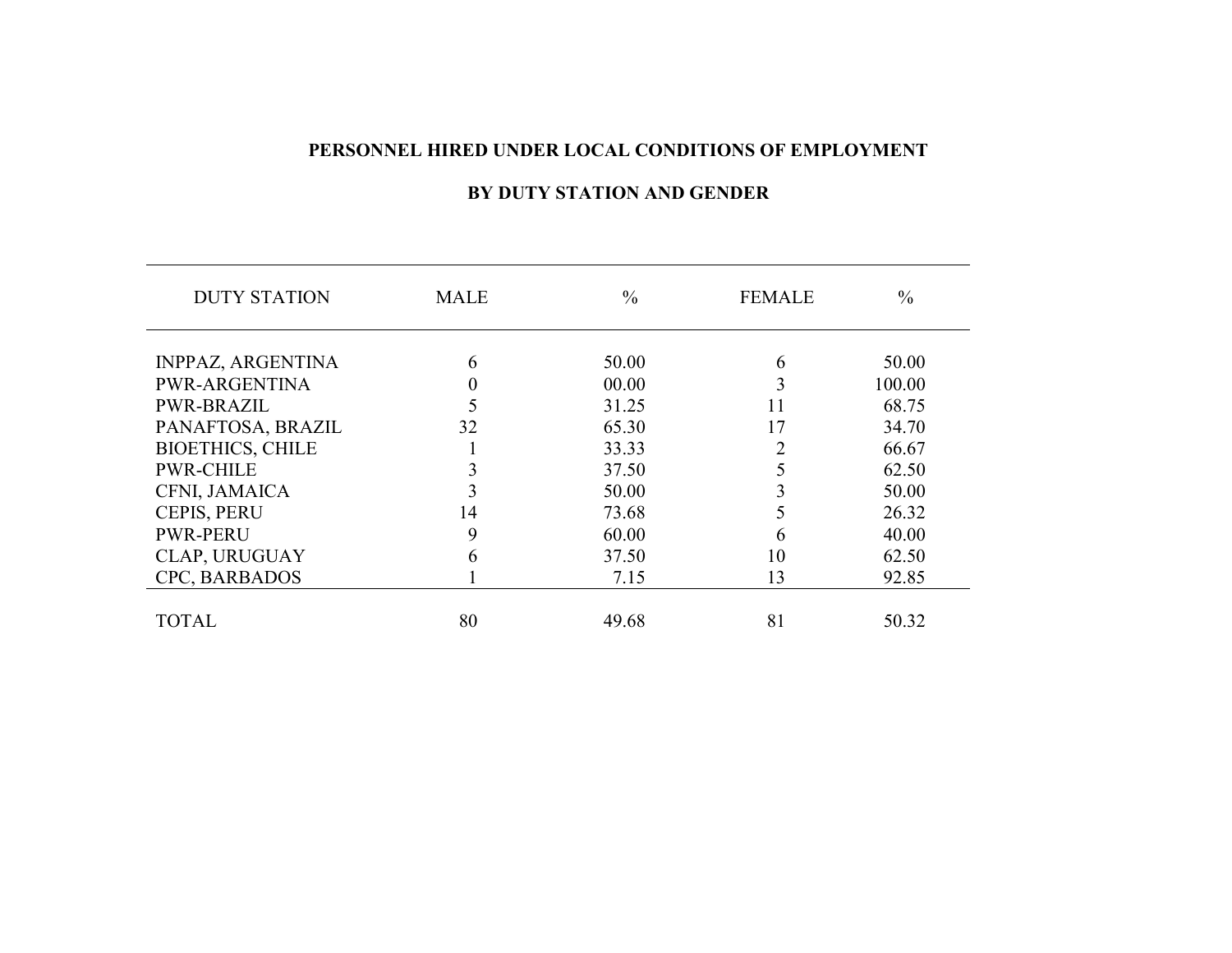# **PASB/WHO STAFF BY GRADE AND AGE**

#### **PROFESSIONAL STAFF**

|                 | 20/24 | 25/29 | 30/34  | 35/39 | 40/44 | 45/49     | 50/54 | 55/59 | <b>60 &amp; OVER</b> | <b>TOTAL</b> |
|-----------------|-------|-------|--------|-------|-------|-----------|-------|-------|----------------------|--------------|
| <b>UNGRADED</b> |       |       |        |       |       |           |       |       |                      |              |
| $D-2$           |       |       |        |       |       |           |       |       |                      |              |
| $D-1/P-6$       |       |       |        |       |       |           | 10    |       |                      |              |
| P-5             |       |       |        |       |       |           |       |       |                      |              |
| P-4             |       |       |        | ١ð    | 26    | 51        | 60    | 52    |                      | 219          |
| P-3             |       |       |        |       |       |           |       |       |                      |              |
| $P-2$           |       |       |        |       |       | 10        |       |       |                      |              |
| P-.             |       |       |        |       |       |           |       |       |                      |              |
| <b>TOTAL</b>    |       | 4.86  | 15.885 | 34    |       | <b>QQ</b> | 13    | 99    | 20                   | 440.745      |

# **GENERAL SERVICE STAFF**

|              | 20/24 | 25/29 | 30/34 | 35/39 | 40/44 | 45/49              | 50/54   | 55/59 | <b>60 &amp; OVER</b> | <b>TOTAL</b> |
|--------------|-------|-------|-------|-------|-------|--------------------|---------|-------|----------------------|--------------|
| $G-7$        |       |       |       |       |       |                    |         |       |                      |              |
| $G-6$        |       |       |       |       |       | 37                 | 24      | 14    |                      | .13          |
| $G-5$        |       |       |       | ι8    | 39    | つつ<br><u>، ، ،</u> | 34      | 14    |                      | 141          |
| $G-4$        |       |       |       | 10.   | n,    | 24                 | ີ<br>23 |       |                      | 120          |
| $G-3$        |       |       |       |       |       |                    |         |       |                      |              |
| $G-2$        |       |       |       |       |       |                    |         |       |                      |              |
| U-           |       |       |       |       |       |                    |         |       |                      |              |
| <b>TOTAL</b> | 4.83  | 10.86 | ∠∠    | ັບ    |       | 101                | 101     | 01    |                      | 447          |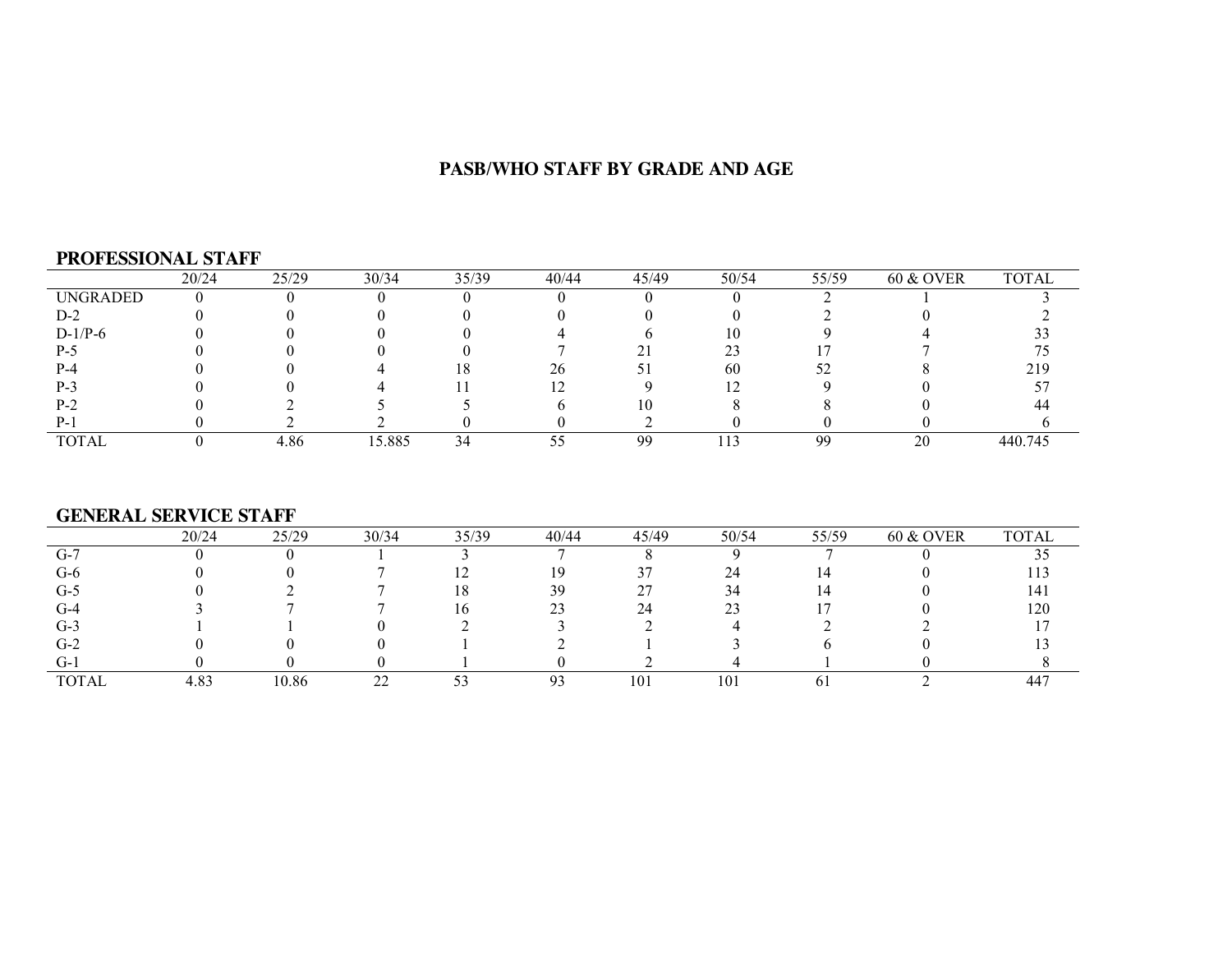# **PROFESSIONALS BY DISCIPLINE INCLUDING SHORT-TERM PROFESSIONALS AND CONSULTANTS(FOCUS OF ACTIVITY)**

#### A. MANAGEMENT

| $\mathbf{\Lambda}$<br><b>IVIAINAULIVILIN I</b>     |          |       |  |
|----------------------------------------------------|----------|-------|--|
|                                                    | PAHO/WHO | $\%$  |  |
| <b>SENIOR MANAGERS</b>                             |          |       |  |
| FIELD MANAGERS                                     | 36       | 6.60  |  |
| PROGRAM MANAGERS                                   | 26       | 4.74  |  |
| PLANNING AND COORDINATION SPECIALISTS              | 15       | 2.73  |  |
| PUBLICATIONS, INFORMATION, AND MEETING SPECIALISTS | 21       | 3.83  |  |
| <b>TOTAL</b>                                       | 101      | 18.44 |  |
|                                                    |          |       |  |

#### B. ADMINISTRATIVE SERVICES

|                                           | PAHO/WHO | $\%$  |
|-------------------------------------------|----------|-------|
| <b>ADMINISTRATIVE OFFICERS</b>            | 22       | 4.01  |
| <b>FINANCE OFFICERS</b>                   | 20       | 3.64  |
| <b>GENERAL SUPPORT SPECIALISTS</b>        | 12       | 2.18  |
| <b>INFORMATION TECHNOLOGY SPECIALISTS</b> | 19       | 3.50  |
| PERSONNEL OFFICERS                        | 10       | 1.82  |
| <b>LEGAL OFFICERS</b>                     |          | .91   |
| <b>TOTAL</b>                              | 88       | 16.06 |

#### C. TECHNICAL COOPERATION

|                                                  | PAHO/WHO | $\%$  |
|--------------------------------------------------|----------|-------|
| DISEASE PREVENTION AND CONTROL SPECIALISTS       | 76       | 13.90 |
| HEALTH PROMOTION AND PROTECTION SPECIALISTS      | 36       | 6.60  |
| HEALTH SYSTEMS, SERVICES DEVELOPMENT SPECIALISTS | 87       | 15.90 |
| VACCINES AND IMMUNIZATION SPECIALISTS            | 32       | 5.83  |
| HEALTH AND HUMAN DEVELOPMENT SPECIALISTS         | 13       | 2.37  |
| EMERGENCY PREPAREDNESS SPECIALISTS               | 16       | 2.91  |
| <b>HEALTH ANALYSIS SPECIALISTS</b>               | 34       | 6.20  |
| <b>HEALTH AND ENVIRONMENT SPECIALISTS</b>        | 40       | 7.30  |
| <b>OTHER</b>                                     | 25       | 4.60  |
| <b>TOTAL</b>                                     | 359      | 65.61 |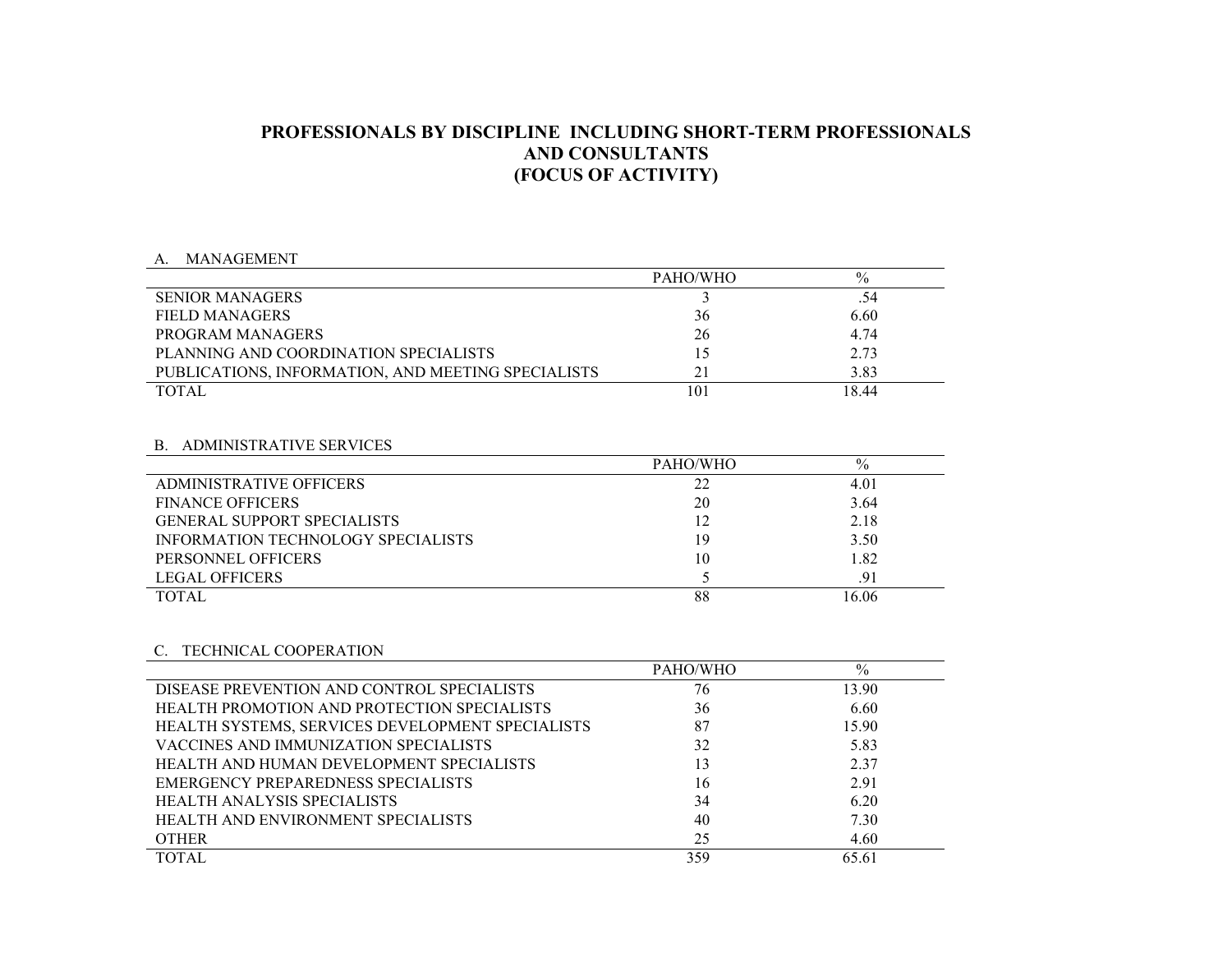# **PASB/WHO PROFESSIONAL STAFF IN HQS AND THE FIELD**

### **ANALYSIS OF PRESENT APPOINTMENTS AND LENGTH OF SERVICE OF PASB/WHO STAFF**

# **1997-2001**

| <b>LENGTH OF</b> | <b>TOTAL</b>                                                                                                                                             | <b>FIXED</b>                                                                   |                                                                      | <b>FIXED</b>                                                                                                      |                                                              |                                                                                                                   |                                                                                                                                                       | $\%$                                                                                                                     |                                                                                                               | $\%$                                                                                        |                                                                                                               |
|------------------|----------------------------------------------------------------------------------------------------------------------------------------------------------|--------------------------------------------------------------------------------|----------------------------------------------------------------------|-------------------------------------------------------------------------------------------------------------------|--------------------------------------------------------------|-------------------------------------------------------------------------------------------------------------------|-------------------------------------------------------------------------------------------------------------------------------------------------------|--------------------------------------------------------------------------------------------------------------------------|---------------------------------------------------------------------------------------------------------------|---------------------------------------------------------------------------------------------|---------------------------------------------------------------------------------------------------------------|
| <b>SERVICE</b>   | <b>FIXED</b>                                                                                                                                             | <b>TERM</b>                                                                    | $\%$                                                                 | <b>TERM</b>                                                                                                       | $\%$                                                         | <b>TOTAL</b>                                                                                                      | <b>CAREER</b>                                                                                                                                         | <b>CAREER</b>                                                                                                            | <b>CAREER</b>                                                                                                 | <b>CAREER</b>                                                                               |                                                                                                               |
| (YEARS)          | <b>TERM</b>                                                                                                                                              | <b>MALE</b>                                                                    | <b>MALE</b>                                                          | <b>FEMALE</b>                                                                                                     | <b>FEMALE</b>                                                | <b>CAREER</b>                                                                                                     | <b>MALE</b>                                                                                                                                           | <b>MALE</b>                                                                                                              | <b>FEMALE</b>                                                                                                 | <b>FEMALE</b>                                                                               | <b>TOTAL</b>                                                                                                  |
|                  |                                                                                                                                                          |                                                                                |                                                                      |                                                                                                                   |                                                              |                                                                                                                   |                                                                                                                                                       |                                                                                                                          |                                                                                                               |                                                                                             | 120                                                                                                           |
|                  |                                                                                                                                                          |                                                                                |                                                                      |                                                                                                                   |                                                              |                                                                                                                   |                                                                                                                                                       |                                                                                                                          |                                                                                                               |                                                                                             | 93                                                                                                            |
|                  |                                                                                                                                                          |                                                                                |                                                                      |                                                                                                                   |                                                              |                                                                                                                   |                                                                                                                                                       |                                                                                                                          |                                                                                                               |                                                                                             | 48                                                                                                            |
|                  |                                                                                                                                                          |                                                                                |                                                                      |                                                                                                                   |                                                              |                                                                                                                   |                                                                                                                                                       |                                                                                                                          |                                                                                                               |                                                                                             | 55                                                                                                            |
|                  |                                                                                                                                                          |                                                                                |                                                                      |                                                                                                                   |                                                              |                                                                                                                   |                                                                                                                                                       |                                                                                                                          |                                                                                                               |                                                                                             | 36                                                                                                            |
|                  |                                                                                                                                                          |                                                                                |                                                                      |                                                                                                                   |                                                              |                                                                                                                   |                                                                                                                                                       |                                                                                                                          |                                                                                                               |                                                                                             | 37                                                                                                            |
|                  |                                                                                                                                                          |                                                                                |                                                                      |                                                                                                                   |                                                              |                                                                                                                   |                                                                                                                                                       |                                                                                                                          |                                                                                                               |                                                                                             | 389                                                                                                           |
|                  |                                                                                                                                                          |                                                                                |                                                                      |                                                                                                                   |                                                              |                                                                                                                   |                                                                                                                                                       |                                                                                                                          |                                                                                                               |                                                                                             |                                                                                                               |
| $0 - 5$          | 127                                                                                                                                                      | 75                                                                             | 59.06                                                                | 52                                                                                                                | 40.94                                                        | $\mathbf{0}$                                                                                                      | $\bf{0}$                                                                                                                                              | 0.00                                                                                                                     | $\mathbf{0}$                                                                                                  | 0.00                                                                                        | 127                                                                                                           |
| $5-10$           | 96                                                                                                                                                       | 59                                                                             | 61.46                                                                | 37                                                                                                                | 38.54                                                        | $\boldsymbol{0}$                                                                                                  | $\boldsymbol{0}$                                                                                                                                      | 0.00                                                                                                                     | $\overline{0}$                                                                                                | 0.00                                                                                        | 96                                                                                                            |
| $10-15$          | 54                                                                                                                                                       | 40                                                                             | 74.07                                                                | 14                                                                                                                | 25.93                                                        | $\boldsymbol{2}$                                                                                                  |                                                                                                                                                       | 50.00                                                                                                                    |                                                                                                               | 50.00                                                                                       | 56                                                                                                            |
| 15-20            | 40                                                                                                                                                       | 32                                                                             | 80.00                                                                | 8                                                                                                                 | 20.00                                                        | 12                                                                                                                | 6                                                                                                                                                     | 50.00                                                                                                                    | 6                                                                                                             | 50.00                                                                                       | 52                                                                                                            |
| $20 - 25$        | 14                                                                                                                                                       | 10                                                                             | 71.43                                                                | 4                                                                                                                 | 28.57                                                        | $20\,$                                                                                                            | 15                                                                                                                                                    | 75.00                                                                                                                    | 5                                                                                                             | 25.00                                                                                       | 34                                                                                                            |
| 25 & over        | 11                                                                                                                                                       | 9                                                                              | 81.82                                                                | $\overline{2}$                                                                                                    | 18.18                                                        | $28\,$                                                                                                            | 8                                                                                                                                                     | 28.57                                                                                                                    | 20                                                                                                            | 71.43                                                                                       | 39                                                                                                            |
| <b>TOTAL</b>     | 342                                                                                                                                                      | 225                                                                            | 65.79                                                                | 117                                                                                                               | 34.21                                                        | 62                                                                                                                | 30                                                                                                                                                    | 48.39                                                                                                                    | 32                                                                                                            | 51.61                                                                                       | 404                                                                                                           |
|                  |                                                                                                                                                          |                                                                                |                                                                      |                                                                                                                   |                                                              |                                                                                                                   |                                                                                                                                                       |                                                                                                                          |                                                                                                               |                                                                                             | 141                                                                                                           |
|                  |                                                                                                                                                          |                                                                                |                                                                      |                                                                                                                   |                                                              |                                                                                                                   |                                                                                                                                                       |                                                                                                                          |                                                                                                               |                                                                                             | 100                                                                                                           |
|                  |                                                                                                                                                          |                                                                                |                                                                      |                                                                                                                   |                                                              |                                                                                                                   |                                                                                                                                                       |                                                                                                                          |                                                                                                               |                                                                                             | 54                                                                                                            |
|                  |                                                                                                                                                          |                                                                                |                                                                      |                                                                                                                   |                                                              |                                                                                                                   |                                                                                                                                                       |                                                                                                                          |                                                                                                               |                                                                                             | 42                                                                                                            |
|                  |                                                                                                                                                          |                                                                                |                                                                      |                                                                                                                   |                                                              |                                                                                                                   |                                                                                                                                                       |                                                                                                                          | 6                                                                                                             |                                                                                             | 34                                                                                                            |
|                  |                                                                                                                                                          | 11                                                                             |                                                                      | $\overline{2}$                                                                                                    |                                                              |                                                                                                                   |                                                                                                                                                       |                                                                                                                          | 20                                                                                                            |                                                                                             | 44                                                                                                            |
| <b>TOTAL</b>     | 359                                                                                                                                                      | 223                                                                            | 62.12                                                                | 136                                                                                                               | 37.88                                                        | 56                                                                                                                | 27                                                                                                                                                    | 48.21                                                                                                                    | 29                                                                                                            | 51.79                                                                                       | 415                                                                                                           |
|                  | $0 - 5$<br>$5 - 10$<br>$10-15$<br>$15 - 20$<br>$20 - 25$<br>25 & over<br><b>TOTAL</b><br>$0-5$<br>$5-10$<br>$10-15$<br>$15-20$<br>$20 - 25$<br>25 & over | 120<br>93<br>46<br>38<br>17<br>10<br>324<br>141<br>100<br>52<br>37<br>16<br>13 | 71<br>60<br>35<br>31<br>12<br>9<br>218<br>78<br>58<br>42<br>24<br>10 | 59.17<br>64.52<br>76.09<br>81.58<br>70.59<br>90.00<br>67.28<br>55.32<br>58.00<br>80.77<br>64.86<br>62.50<br>84.62 | 49<br>33<br>11<br>7<br>5<br>106<br>63<br>42<br>10<br>13<br>6 | 40.83<br>35.48<br>23.91<br>18.42<br>29.41<br>10.00<br>32.72<br>44.68<br>42.00<br>19.23<br>35.14<br>37.50<br>15.38 | $\mathbf{0}$<br>$\boldsymbol{0}$<br>$\overline{2}$<br>17<br>19<br>27<br>65<br>$\boldsymbol{0}$<br>$\boldsymbol{0}$<br>$\overline{2}$<br>5<br>18<br>31 | $\boldsymbol{0}$<br>$\boldsymbol{0}$<br>11<br>12<br>9<br>33<br>$\boldsymbol{0}$<br>$\boldsymbol{0}$<br>3<br>$12\,$<br>11 | 0.00<br>0.00<br>50.00<br>64.71<br>63.16<br>33.33<br>50.77<br>0.00<br>0.00<br>50.00<br>60.00<br>66.67<br>35.48 | $\overline{0}$<br>$\Omega$<br>6<br>7<br>18<br>32<br>$\overline{0}$<br>$\boldsymbol{0}$<br>2 | 0.00<br>0.00<br>50.00<br>35.29<br>36.84<br>66.67<br>49.23<br>0.00<br>0.00<br>50.00<br>40.00<br>33.33<br>64.52 |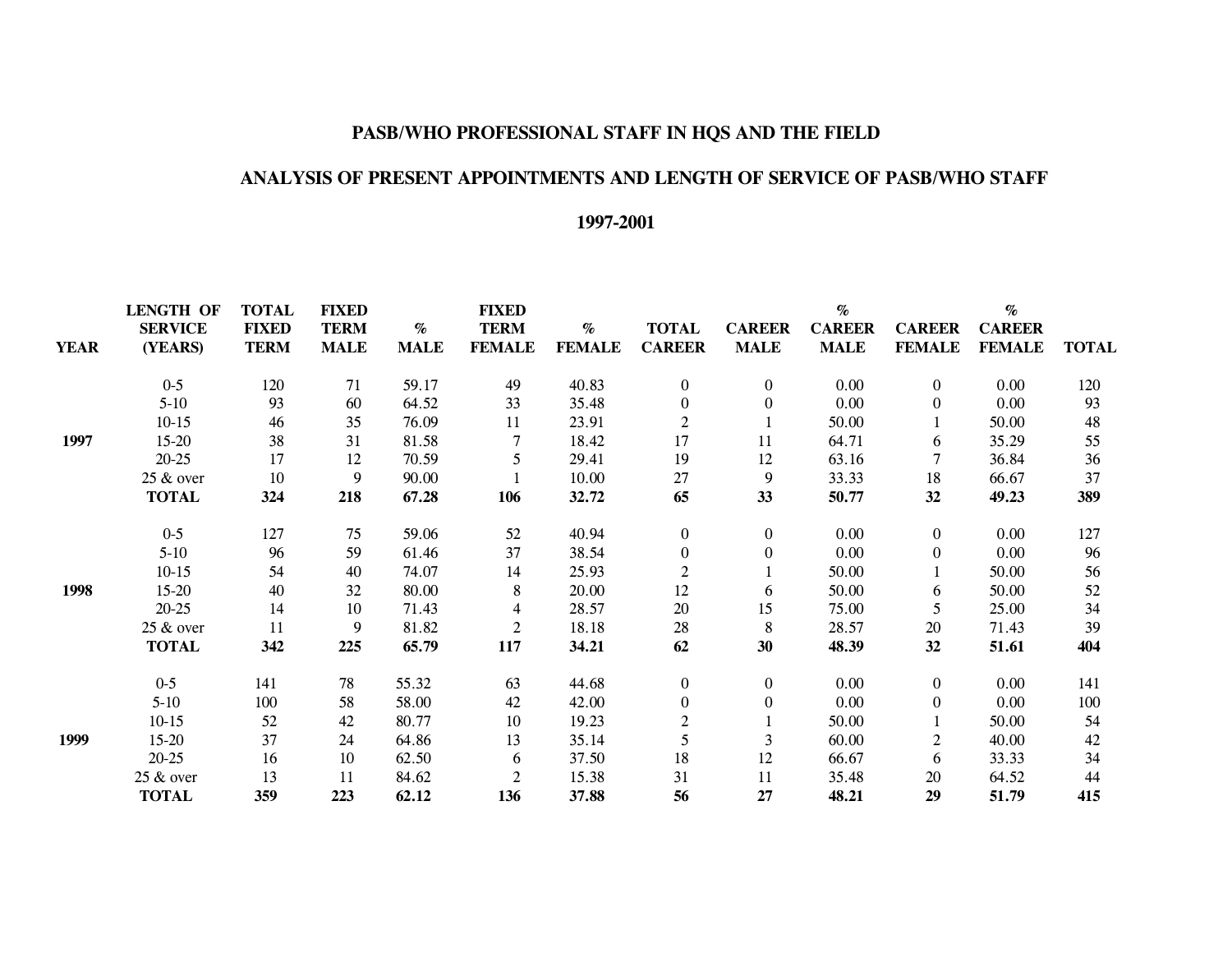# **PASB/WHO PROFESSIONAL STAFF IN HQS AND THE FIELD**

#### **ANALYSIS OF PRESENT APPOINTMENTS AND LENGTH OF SERVICE OF PASB/WHO STAFF**

#### **1997-2001**

| <b>YEAR</b> | <b>LENGTH OF</b> | <b>TOTAL</b> | <b>FIXED</b> |             | <b>FIXED</b>  |               |               |                | $\%$          |                | $\%$          |              |
|-------------|------------------|--------------|--------------|-------------|---------------|---------------|---------------|----------------|---------------|----------------|---------------|--------------|
|             | <b>SERVICE</b>   | <b>FIXED</b> | <b>TERM</b>  | $\%$        | <b>TERM</b>   | $\%$          | <b>TOTAL</b>  | <b>CAREER</b>  | <b>CAREER</b> | <b>CAREER</b>  | <b>CAREER</b> |              |
|             | (YEARS)          | <b>TERM</b>  | <b>MALE</b>  | <b>MALE</b> | <b>FEMALE</b> | <b>FEMALE</b> | <b>CAREER</b> | <b>MALE</b>    | <b>MALE</b>   | <b>FEMALE</b>  | <b>FEMALE</b> | <b>TOTAL</b> |
|             | $0 - 5$          | 154          | 81           | 52.56       | 73            | 47.44         | $\Omega$      | $\overline{0}$ | 0.00          | $\overline{0}$ | 0.00          | 154          |
|             | $5-10$           | 85           | 49           | 57.65       | 36            | 42.35         | $\mathbf{0}$  | $\overline{0}$ | 0.00          |                | 0.00          | 85           |
|             | $10-15$          | 70           | 51           | 72.86       | 19            | 27.14         |               |                | 100.00        |                | 0.00          | 71           |
| <b>2000</b> | $15-20$          | 33           | 19           | 57.58       | 14            | 42.42         |               | $\overline{2}$ | 66.67         |                | 33.33         | 36           |
|             | $20 - 25$        | 23           | 17           | 73.91       | 6             | 26.09         | 16            | 8              | 50.00         |                | 50.00         | 39           |
|             | $25 \&$ over     | 12           | 8            | 66.67       | 4             | 33.33         | 19            |                | 26.32         | 14             | 73.68         | 31           |
|             | <b>TOTAL</b>     | 377          | 225          | 59.68       | 152           | 40.32         | 39            | 16             | 41.03         | 23             | 58.97         | 416          |
|             | $0 - 5$          | 166          | 93           | 56.02       | 73            | 43.98         | $\Omega$      | $\overline{0}$ | 0.00          | $\theta$       | 0.00          | 166          |
|             | $5-10$           | 80           | 45           | 56.25       | 35            | 43.75         | $\Omega$      | $\Omega$       | 0.00          | $\theta$       | 0.00          | 80           |
|             | $10-15$          | 86           | 58           | 67.44       | 28            | 32.56         |               |                | 0.00          | $\Omega$       | 0.00          | 87           |
| 2001        | $15-20$          | 37           | 24           | 64.86       | 13            | 35.14         |               | $\Omega$       | 0.00          |                | 0.00          | 38           |
|             | $20 - 25$        | 26           | 18           | 69.23       | 8             | 30.77         | 10            |                | 50.00         |                | 50.00         | 36           |
|             | $25 \&$ over     | 14           | 8            | 57.14       | 6             | 42.86         | 18            |                | 27.78         | 13             | 72.22         | 32           |
|             | <b>TOTAL</b>     | 409          | 246          | 60.15       | 163           | 39.85         | 30            | 11             | 36.67         | 19             | 63.33         | 439          |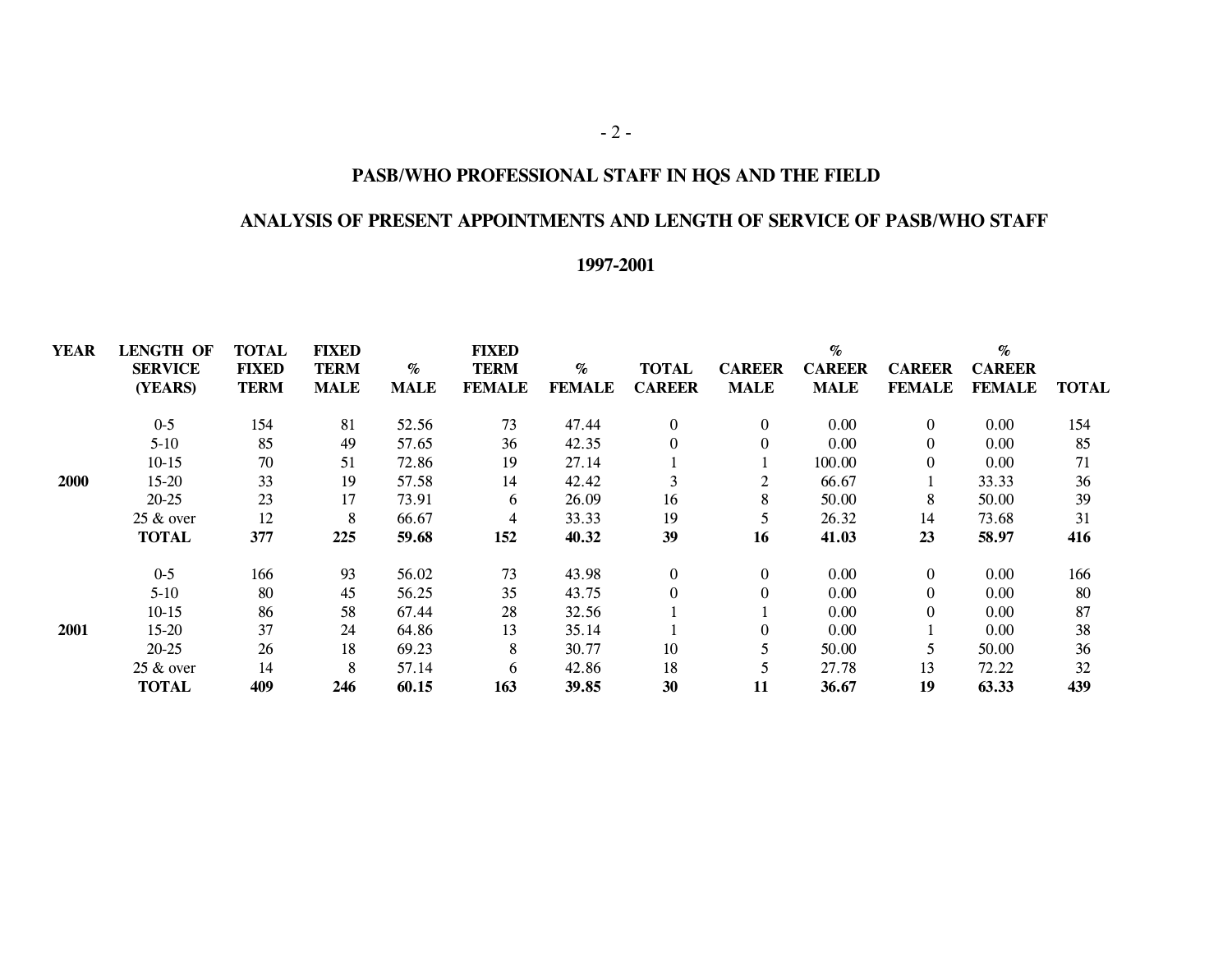# **PASB/WHO PROFESSIONAL STAFF BY GRADE AND YEARS OF SERVICE**

|                 | 0-4 | $5-9$ | $10-14$ | $15-19$ | $20 - 24$ | 25 & OVER | <b>TOTAL</b> |
|-----------------|-----|-------|---------|---------|-----------|-----------|--------------|
| <b>UNGRADED</b> |     |       |         |         |           |           |              |
| $D-2$           |     |       |         |         |           |           |              |
| $D-1/P-6$       |     |       |         |         |           |           | 33           |
| $P-5$           | 10  | 20    | 26      |         |           |           | 75           |
| $P-4$           | 116 | 38    | 35      | ╹       |           | ╹         | 219          |
| $P-3$           | 22  |       |         |         |           |           |              |
| $P-2$           |     |       |         |         |           |           | 44           |
| $P-1$           |     |       |         |         |           |           |              |
| <b>TOTAL</b>    | 166 | 80    | 87      | 38      | 36        | 30<br>ے ر | 439          |

#### **YEARS OF SERVICE**